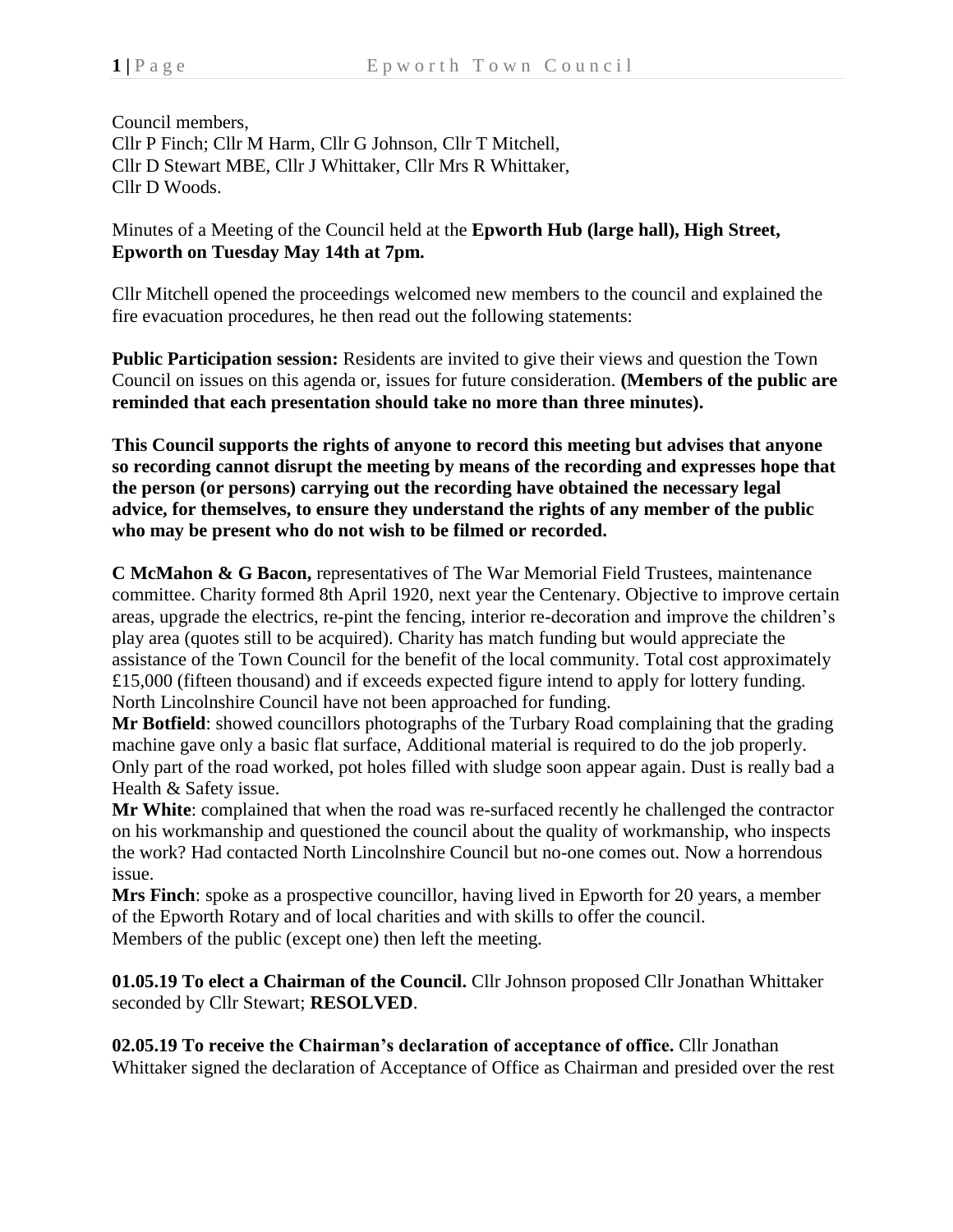of the meeting. Thanking the out-going Chairman who, he understood, had set an excellent example and would be hard to follow, Cllr Whittaker said that Cllr Mitchell still more to offer.

**03.05.19 To elect a Vice Chairman of the Council.** Cllr Mitchell proposed Cllr Stewart seconded by Cllr Finch. **RESOLVED**.

**04.05.19 To receive the Vice Chairman's declaration of acceptance of office.** Cllr Stewart signed his declaration of acceptance of office as vice Chairman.

**05.05.19 To record the Names of Members Present.** Cllr J Whittaker presiding Cllrs; Finch, Cllr Harm arrived late at 7.32pm, Johnson, Mitchell, Stewart, Cllr Mrs R Whittaker and Cllr Woods. The clerk C Maguire was in attendance.

**06.05.19 To receive Apologies for absence.** All present.

**07.05.19 To receive Declarations of Interest by any member of the Council** in respect of the agenda items listed below. Members declaring interests should identify the agenda item and type of interest being declared. *(Localism Act 2011 Code of Conduct).* Cllr Mitchell personal and prejudicial interest items 27, 28 and 32

**08.05.19 To note dispensations** given to any member in respect to items on the agenda (*Localism Act 2011 and the Code of Conduct*). None requested.

**09.05.19 To receive the Chairman's Announcements** *(for information only)*. Nothing announced.

**10.05.19 To receive reports from Ward councillors** (*for information only*). Cllr Mitchell explained his new role to assist Epworth Town Council. With queries in the first instance he advised the use of the NLC portal; further problems could then be reported to him directly. His mobile phone number and email address were made available and he could be contacted on any issue. He had had a busy first week and was trying to arrange a meeting with the police. The Chairman wished Cllr Mitchell luck and congratulated him on his new role saying he was sure he would do a good job.

**11.05.19 To receive the Clerk's Report** *(for information only).* The clerk distributed a copy of the updated work-in-progress sheet which was "noted".

**12.05.19 Co-option to fill casual vacancy:** (Representation of the People Act 1985 s21 and Local Government Act 1972 s87 (1)): to receive information from interested parties for cooption as a new member to the council. Item deferred until meeting of May 21st.

**13.05.19 To resolve Draft Minutes** of a Meeting of the Council held on Tuesday April 2nd 2019 copies of which have been previously circulated, for approval and signature; proposed by Cllr Stewart as an accurate record, seconded by Cllr Mitchell **RESOLVED**, and signed by the Chairman.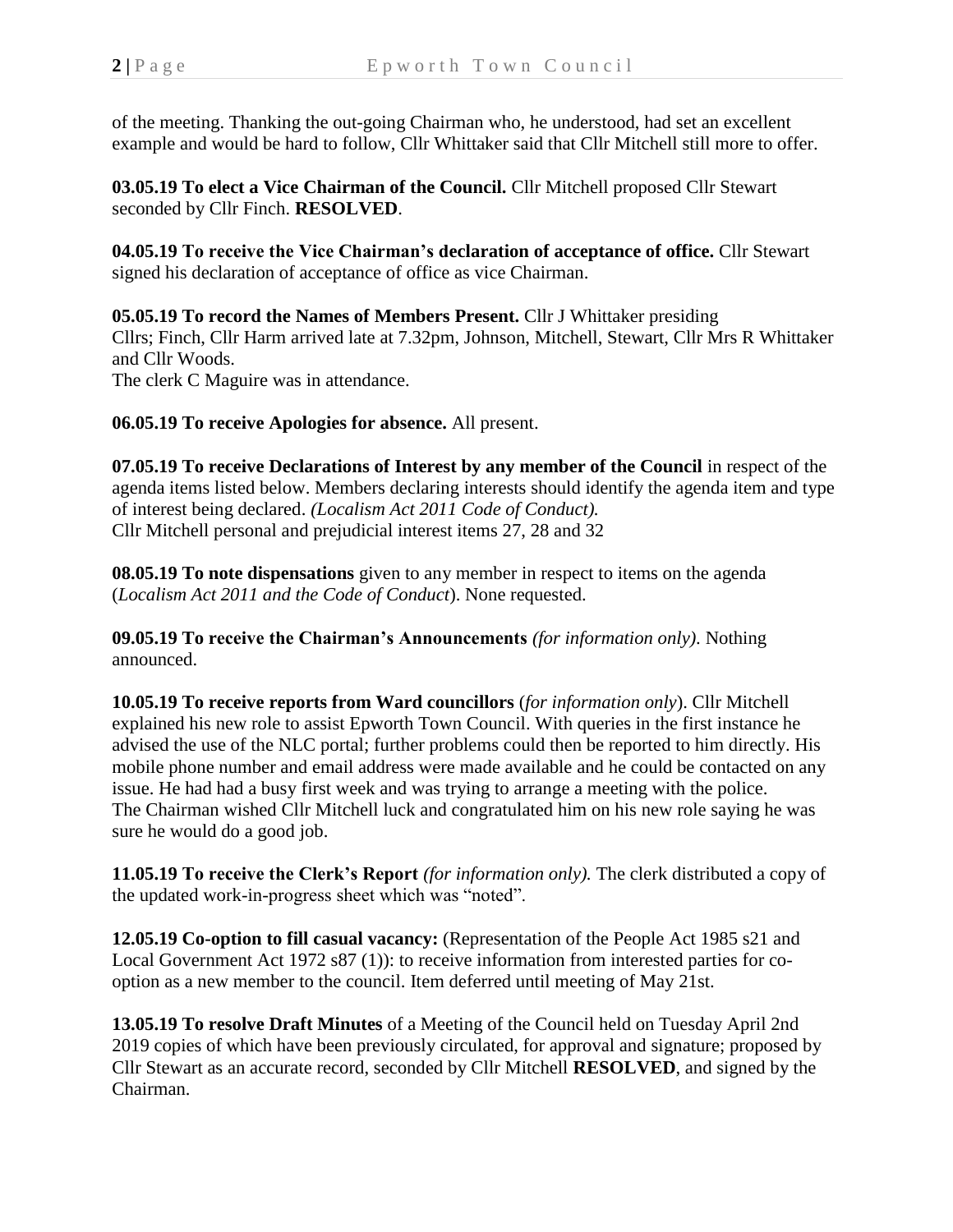**14**.**05.19 To dispose of any business,** if any, remaining from the last meetings. No issues were raised.

**15.05.19 Internal control:** to receive a copy of the March 2019 monthly account statement (financial Year-end) for approval and signature by the Chairman including copy bank statements to reconcile with Year End figures; proposed by Cllr Stewart seconded by Cllr Woods, **RESOLVED** an accurate record and signed by the Chairman.

**16.05.19 Internal Control:** to receive a copy of the budget sheet April 2018/March 2019 (financial year end) for approval and signature by the Chairman and note additional budget heading overspends; proposed by Cllr Stewart seconded by Cllr Mitchell **RESOLVED** an accurate record and signed by the Chairman.

**17.05.19 Internal Control: To receive information regarding payments on the Financial Statements (***such as direct debits and credit payments*) approved by the Town Clerk since the last meeting of the Town Council, under powers granted by the Local Government Act 1972 s101 and in accordance with Council Policy.

|          | <b>Receipts</b>          |                          |            |        |            |
|----------|--------------------------|--------------------------|------------|--------|------------|
|          |                          |                          | £400.00    |        | £400.00    |
| 15.04.19 | R Wallace & Son          | Purchase & burial rights |            |        |            |
| 29.04.19 | Keith Ashton memorials   | <b>Memorial WARD</b>     | £50.00     |        | £50.00     |
| 07.05.19 | Huntington (re CLARK)    | Purchase & burial rights | £200.00    |        | £200.00    |
| 30.04.19 | North Lincolnshire       |                          |            |        |            |
|          | Council                  | Precept & grant          | £31,791.87 |        | £31,791.87 |
| 16.04.19 | VAT claimed              |                          | £608.00    |        |            |
|          |                          |                          |            |        |            |
|          | <b>Cheques paid</b>      |                          | <b>Net</b> | Vat    | Total      |
|          | salary cheques as listed |                          |            |        |            |
|          |                          |                          |            |        |            |
|          |                          |                          |            |        |            |
|          |                          |                          |            |        |            |
|          | <b>Cancelled cheques</b> |                          |            |        |            |
|          |                          |                          |            |        |            |
|          |                          |                          |            |        |            |
|          | <b>DD</b> payments       |                          |            |        |            |
| 01.04.19 | North Lincolnshire       |                          |            |        |            |
|          | Council                  | Cemetery rates           | £52.62     |        | £52.62     |
| 01.04.19 | Scottish power           | Market Place             | £9.17      | £1.83  | £11.00     |
| 01.04.19 | <b>Scottish Power</b>    | Chapel of Rest           | $-£17.41$  | £18.41 | £1.00      |
| 25.04.19 | <b>O2</b>                | mobile phone             | £19.42     | £3.88  | £23.30     |
| 19.05.19 | ВT                       | Telephone/internet       | £68.01     | £13.60 | £81.61     |

**NOTE: banking dates are approximate and may vary from those listed**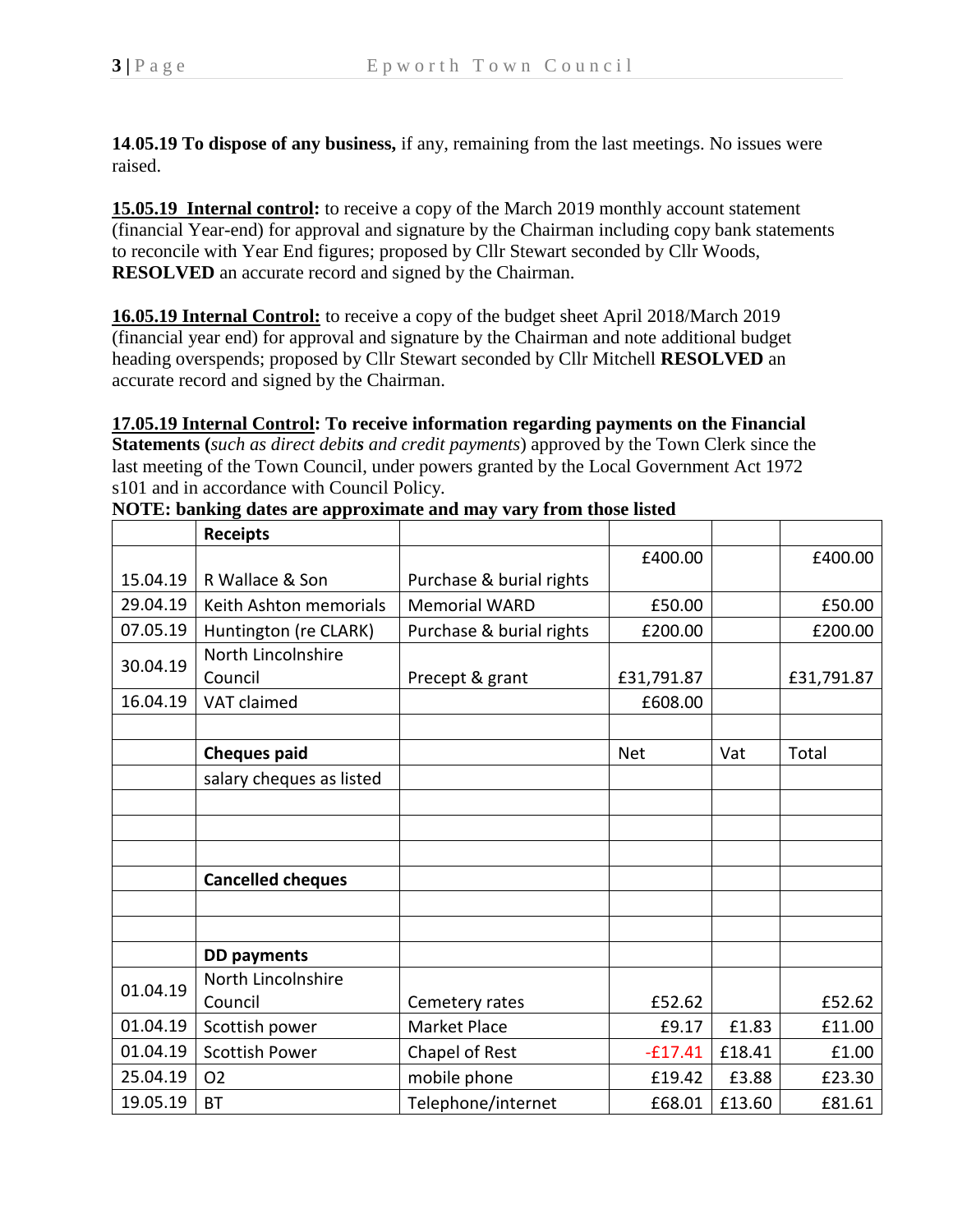| 01.05.19 | North Lincolnshire |                    |        |       |        |
|----------|--------------------|--------------------|--------|-------|--------|
|          | Council            | Cemetery rates     | £53.00 |       | £53.00 |
| 01.05.19 | Scottish power     | Market Place       | £13.39 | £0.42 | £13.81 |
| 01.05.19 | North Lincolnshire |                    |        |       |        |
|          | Council            | Trade waste        | £31.60 |       | £31.60 |
| 26.05.19 | O <sub>2</sub>     | Mobile phone       | £18.58 | £3.72 | £22.30 |
| 22.05.19 | <b>HSBC</b>        | bank charges       | £20.98 |       | £20.98 |
| 21.05.19 | Yorkshire Water    | clean water supply | £9.75  |       | £9.75  |
| 03.05.19 | <b>Water Plus</b>  | sewerage costs     |        |       |        |
|          |                    |                    |        |       |        |

Proposed by Cllr Johnson seconded by Cllr Mitchell **RESOLVED** noted, schedule signed by the Chairman.

**18. 05.19Internal control: To resolve May cheques for payment** as presented on the following schedule *(Local Government Act 1972 as amended).*

|        |                       |                          | <b>Net</b> | <b>VAT</b> | Total     |
|--------|-----------------------|--------------------------|------------|------------|-----------|
| 104261 |                       | Room hire April 2nd &    |            |            |           |
|        | Epworth Imperial Hall | 16th                     | £45.00     |            | £45.00    |
| 104262 | a Fotherby            | Petrol for mowers        | £23.01     |            | £23.01    |
| 104263 | R Dixon               | <b>Internal Audit</b>    | £738.00    |            | £738.00   |
| 104264 | Staples UK Ltd        | Paper envelopes pens     | £146.35    | £29.27     | £175.62   |
| 104265 | <b>United Carlton</b> | Photocopies              | £53.96     | £10.79     | £64.75    |
| 104266 | Arrow publications    | 1/2 page article         | £40.00     | £8.00      | £48.00    |
| 104267 | Samuel Jacob          |                          |            |            |           |
|        | <b>Memorials</b>      | Crem plot markers        | £248.30    | £49.66     | £297.96   |
|        |                       |                          |            |            |           |
|        |                       | <b>Total cheques for</b> |            |            |           |
|        |                       | payment                  |            |            | £1,392.34 |

Proposed by Cllr Stewart seconded by Cllr Mitchell **RESOLVED** cheques for payment as presented, schedule signed by the Chairman.

**19.05.19 Internal control HSBC Bank Mandate**: to nominate and resolve signatories to the HSBC Epworth Town Council bank mandate for the New Council year.

Current signatories Cllrs Harm, Mitchell, Stewart & Whittaker and the clerk, C Maguire. Proposed by Cllr Stewart seconded by Cllr Woods **RESOLVED** to add the Chairman, Cllr J Whittaker other signatories to stay the same.

**20.05.19 Internal control Direct Debit payments schedule**: to receive and approve DD

payments schedule for the 2019/ 2020 financial year schedule to be signed by Chairman.

| Schedule of D/D payments   |                |         |        |  |
|----------------------------|----------------|---------|--------|--|
|                            |                |         |        |  |
| North Lincolnshire Council | Cemetery rates | Monthly | £53.00 |  |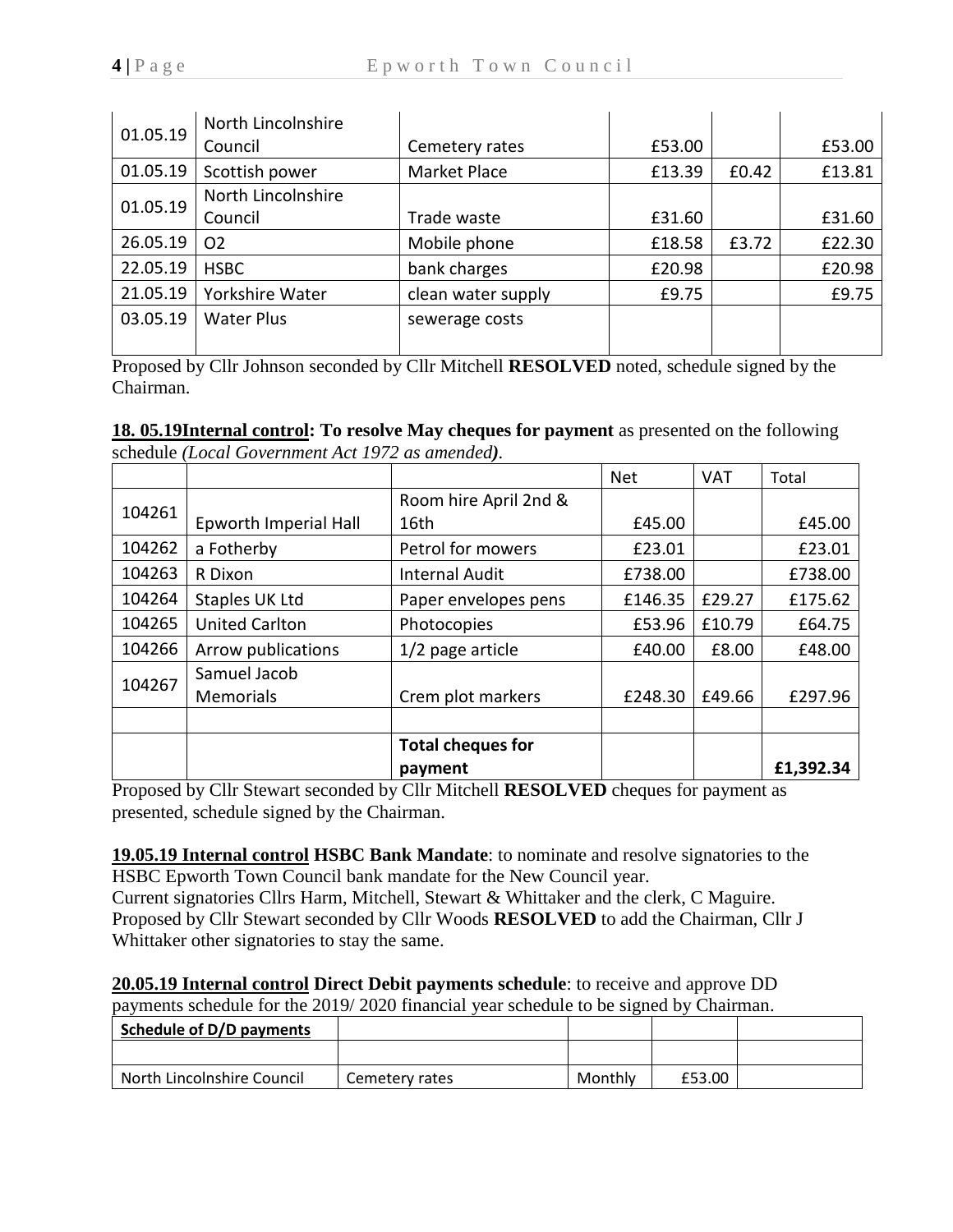|                                   |                              |           | 9@      |                   |
|-----------------------------------|------------------------------|-----------|---------|-------------------|
| North Lincolnshire Council        | Cemetery rubbish collection  | Monthly   | £21.60  | $(1 \times 1.60)$ |
| BT                                | Telephone/internet           | Monthly   | £81.61  | variable          |
| O <sub>2</sub>                    | Mobile phone                 | Monthly   | £22.30  |                   |
| <b>Scot Power</b>                 | Electricity (Market Place)   | Monthly   | £13.81  |                   |
|                                   |                              |           |         | $(E51.00 -$       |
| <b>Scot Power</b>                 | Electricity (Chapel of Rest) | Monthly   | £1.00   | query)            |
| <b>EDF</b>                        | Electricity (office)         | Monthly   | £26.00  |                   |
| <b>EDF</b>                        | Electricity (office)         | Monthly   | £74.00  |                   |
| <b>EDF</b>                        | Electricity (60 High Street) | Monthly   | £14.00  |                   |
| <b>HSBC</b>                       | DR Bank charges              | Monthly   | £20.98  | Variable          |
| Yorkshire Water                   | Cemetery clean water         | Quarterly | £30.16  | Variable          |
|                                   | Cemetery dirty               |           |         |                   |
| <b>Water Plus</b>                 | water/sewerage               | Quarterly | £30.16  | Variable          |
| <b>Siemens Financial Services</b> | Photocopier lease            | Quarterly | £219.10 |                   |
|                                   |                              |           |         |                   |

Proposed by Cllr Stewart seconded by Cllr Mitchell **RESOLVED** direct debit payment schedule approved and signed by the Chairman.

## *7.32pm Cllr Harm attended the meeting.*

**21.02.19 Internal control Public Sector Audit:** to receive a copy of the internal audit report (possible referral to the Finance Committee for action). Noted: some findings council needs to act on. Proposed by Cllr Johnson to note the report and refer it to the Finance Committee/clerk (then back to full council) for action seconded by Cllr Mitchell and **RESOLVED**.

**22.05.19 Internal control Annual Return**: to receive the Annual Internal Auditor's Report 2018/19 page 3 of 6 of the Annual Return. Proposed by Cllr Stewart seconded by Cllr Mitchell and **RESOLVED** noted.

**23.05.19 Internal control Annual Governance Statement:** to receive and resolve the Annual Governance Statement (page 4 of 6) Section 1 of the Annual Return – assertions 1-9.

1. We have put in place arrangements for effective financial management during the year, and for the preparation of the accounting statements

Answer Yes

2. We maintained an adequate system of internal control including measures designed to prevent and detect fraud and corruption and reviewed its effectiveness.

Answer Yes

3. We took all reasonable steps to assure ourselves that there are no matters of actual or potential non-compliance with laws, regulations and Proper Practices that could have a significant financial effect on the ability of this authority to conduct its business or manage its finances.

Answer Yes

4. We provided proper opportunity during the year for the exercise of elector's rights in accordance with the requirements of the Accounts and Audit Regulations. Answer yes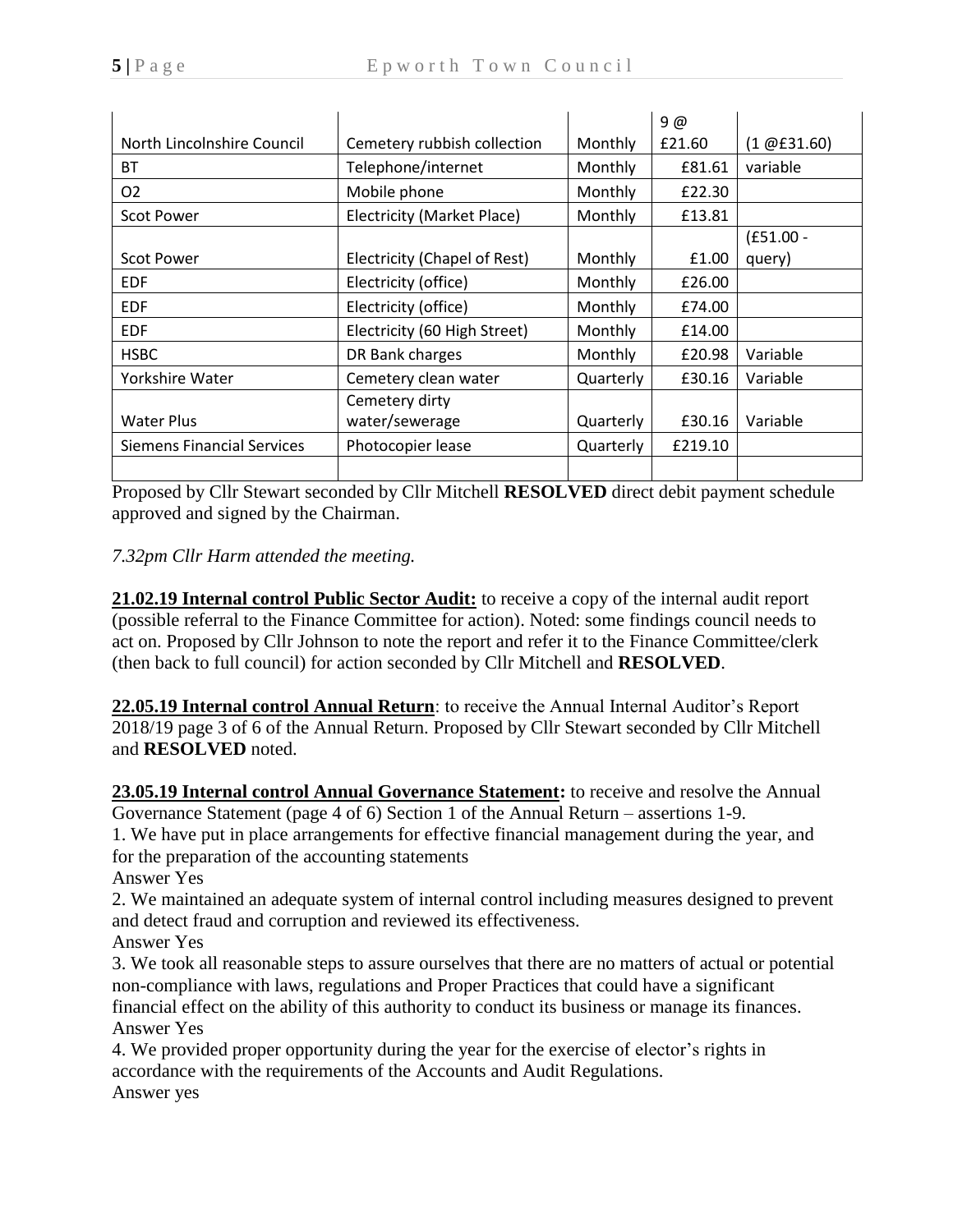5. We carried out an assessment of the risks facing this authority and took appropriate steps to manage those risks, including the introduction of internal controls and/or external insurance cover where required.

Answer Yes.

6. We maintained throughout the year an adequate and effective system of internal audit of the accounting records and control systems.

Answer Yes.

7. We took appropriate action on all matters raised in reports from internal and external audit. Answer Yes.

8. We considered whether any litigation liabilities or commitments events or transactions occurring either during or after the year end have a financial impact on this authority and where appropriate have included them in the accounting statements.

Answer yes.

9. Not applicable

Proposed by Cllr Mitchell seconded by Cllr Stewart **RESOLVED** Annual Governance Statement approved and signed by the Chairman and clerk

**24.05.19 Internal control Zurich Municipal Insurance**: to receive insurance renewal documents and resolve to continue with the agreement for a minimum of 1 year at £1812.22 (one thousand eight hundred and twelve pounds, 22pence) or £1729.31 (one thousand seven hundred and twenty nine pounds 31 pence) 3 year agreement –year 1.

Payment 2018/19 £1709.05; new 3 year contract at £1729.31/year represents a small percentage increase of 1.1%. Proposed by Cllr Stewart seconded by Cllr Woods to take out a new 3 year contract with Zurich Insurance **RESOLVED**.

**25.05.19 Internal control: Business Debit Card:** to discuss the provision of an HSBC Business debit card to enable the clerk to make pre-approved on-line purchases on behalf of the council with a separate schedule to be signed by 2 councillors. NOTE: previous discussions by Finance Committee, some mandated purchased (AVG & adobe) only available as Debit card payments. Requirements for checks, balances and safeguards. Proposal that the clerk obtains the signatures of 2 councillors for authority to purchase, then audit by Finance Committee. Take "all reasonable steps" to reduce risk. Noted "Fidelity guarantee insurance cover on policy. Proposed by Cllr Harm seconded by Cllr Mitchell **RESOLVED** to include annual review.

**26.05.19 Internal control MKS Groundcare:** To resolve a change of payment method (from cheque to DD payment) as contractor no longer accepts cheques. Proposed by Cllr Johnson seconded by Cllr Stewart **RESOLVED** to set up new DD payment (*letter to bank signed by Chairman and clerk*).

## **27.05.19 PLANNING** Town & Country Planning Act 1990 (as amended) **To resolve PA/2019/644 and PA/2019/723**

Planning permission (and listed building consent) to erect a single storey extension (including demolition of existing single storey extension) and alterations to courtyard building. Site location: 11-13 High Street, Epworth.

*Having declared a personal and prejudicial interest Cllr Mitchell left the meeting.*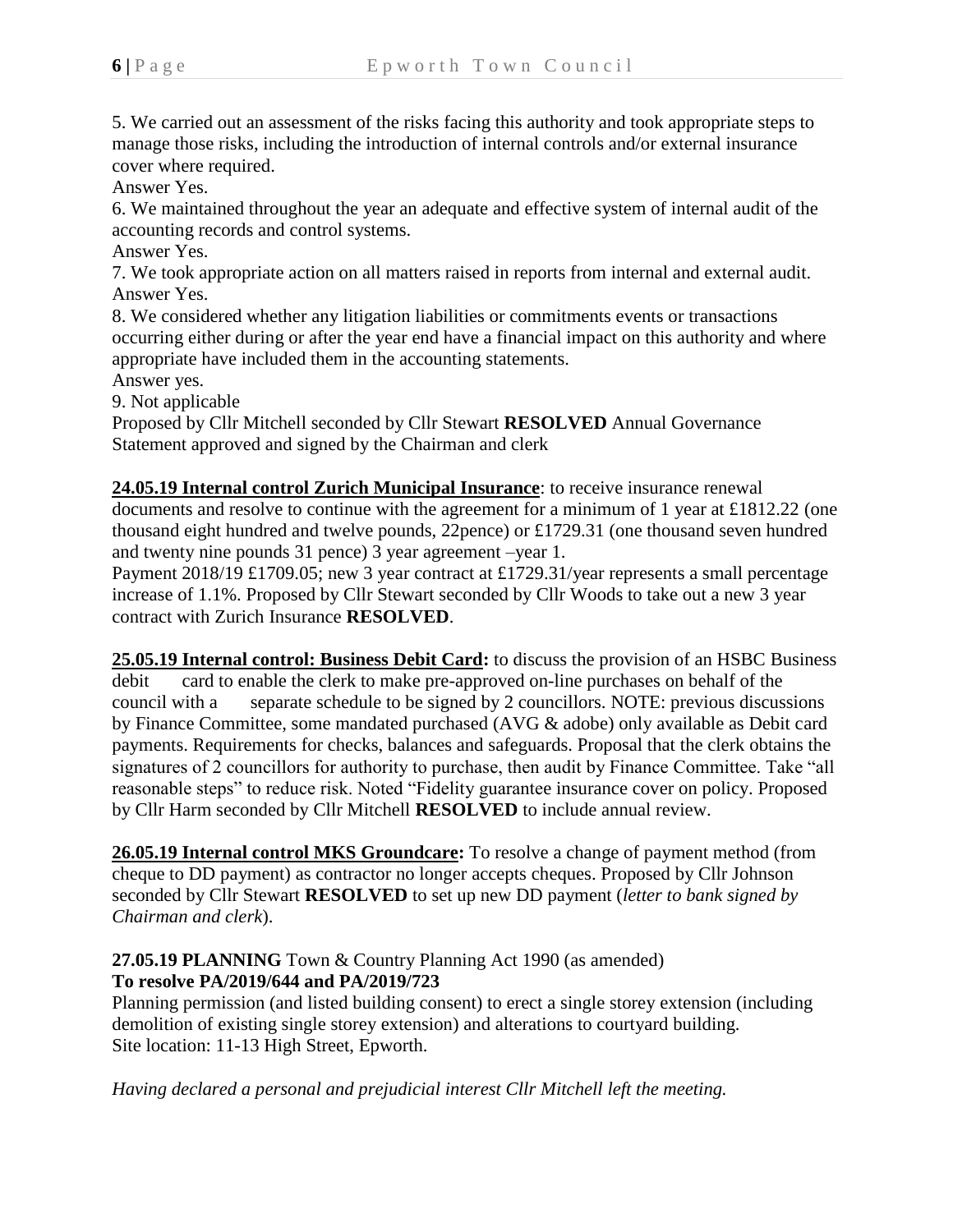*Cllr R Whittaker declared that she had ben lobbied by the applicant and also left the meeting.*

Proposed by Cllr Stewart seconded by Cllr Harm and **RESOLVED** no observations.

*Cllr Whittaker returned to the meeting*

**28.05.19 Kings Head Croft – amendment to street lighting/CCTV plan:** to receive and resolve approval to the amendment to the street lighting /CCTV plans for Kings Head Croft Proposed by Cllr Stewart seconded by Cllr Harm and **RESOLVED** to approve the amended application

*Cllr Mitchell returned to the meeting.*

## **29.05.19 To appoint members to Committees, Working Groups and Outside bodies –**

committee structure discussion paper attached:

During discussion the following points were noted:

Meeting option two full council meetings monthly;

Merging committees;

Two committee meetings/night e.g. Cemetery & Environment

Proposal to form working group to discuss not seconded;

Option to maintain committees for 3 months as existing;

Subbing of committee members proposed

| <b>FINANCE Committee</b>         | <b>PLANNING Committee</b>    | <b>CEMETERY Committee</b>          |
|----------------------------------|------------------------------|------------------------------------|
| J Whittaker                      | R Whittaker                  | D Stewart                          |
| <b>T</b> Mitchell                | G Johnson                    | G Johnson                          |
| G Johnson                        | D Woods                      | R Whittaker                        |
| D Stewart                        | P Finch                      |                                    |
| <b>ENVIRONMENT Committee</b>     | <b>PERSONNEL Committee</b>   | <b>Community Emergency</b><br>Plan |
| D Woods                          |                              | working group (CEP)                |
| R Whittaker                      | M Harm                       | <b>T</b> Mitchell                  |
| D Stewart                        | <b>T</b> Mitchell            | R Whittaker                        |
| <b>T Mitchell</b>                | (J Whittaker)                |                                    |
|                                  |                              |                                    |
| <b>Heritage Committee</b>        |                              |                                    |
| (Full Council)                   |                              |                                    |
|                                  | <b>Epworth Imperial Hall</b> |                                    |
| <b>Epworth Charities</b>         | <b>Committee</b>             | <b>Epworth Heritage Forum</b>      |
| Mrs E. Wilson                    | <b>T</b> Mitchell            |                                    |
| Mrs D Janney                     |                              |                                    |
| (in post until September)        |                              |                                    |
| <b>Neighbourhood Action Team</b> | Cllr Robinson as Ward        |                                    |
| (NATS)                           | Councillor                   |                                    |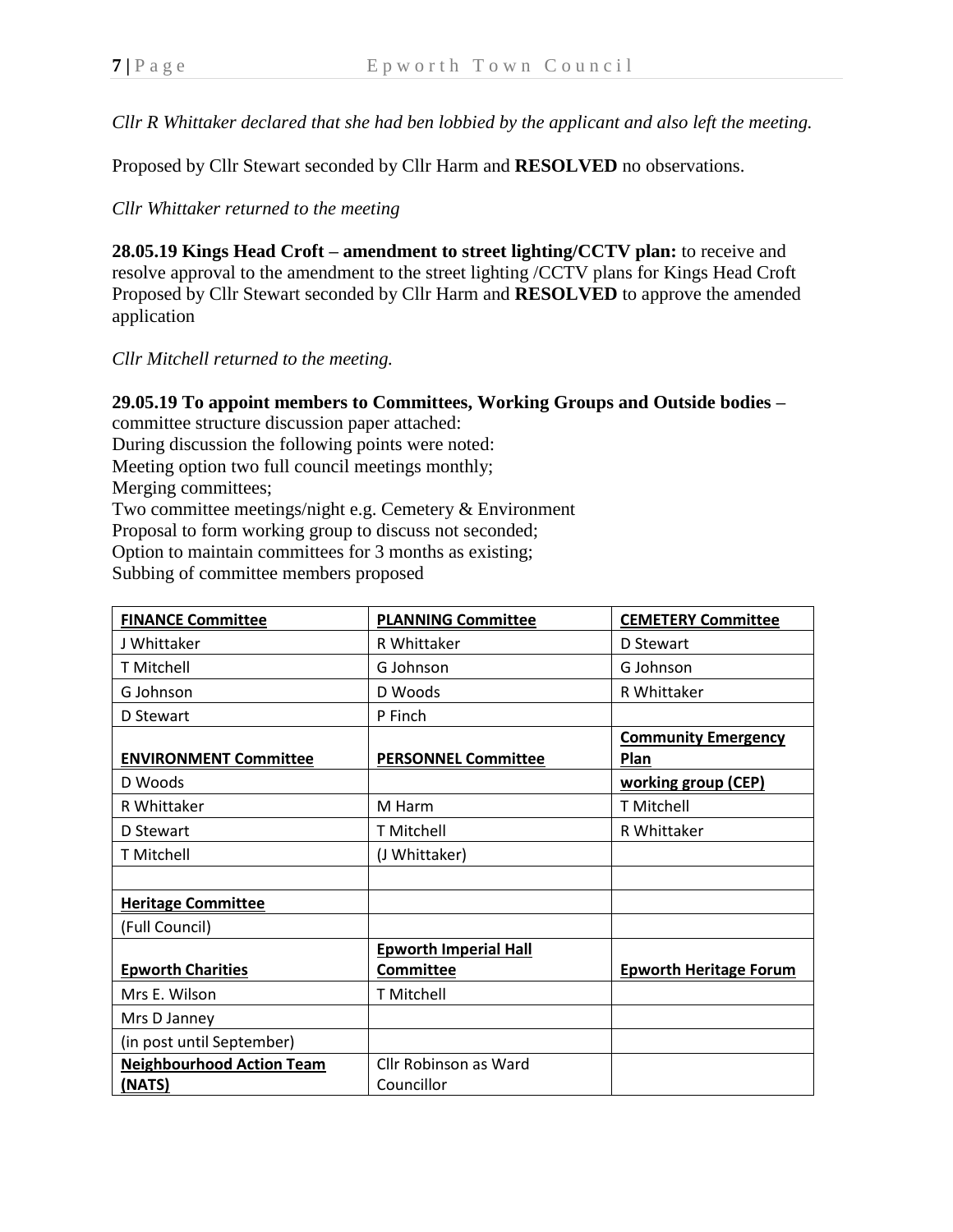**30.05.19 Local Government Act 1972 Section 137 grant application**: to receive a grant application from The Thurlow for refurbishment works to the infrastructure ahead of the Centenary Celebrations. After brief discussion it was proposed by Cllr Stewart seconded by Cllr R Whittaker and **RESOLVED** to refer the application to the Finance Committee.

**31.05.19 Epworth Town Council Policies:** To receive the **schedule** of all Council Policies for re-adoption (*NOTE: policies may be scheduled for further discussion at a future meeting or by a Committee.* Proposed by Cllr Harm seconded by Cllr R Whittaker and **RESOLVED** to adopt the schedule of policies as presented.

## **Human Resources (General)**

Capability Policy Complaints Policy (including Code of Conduct) Disciplinary Policy Equality Policy Grievance Policy Occupational Health & Safety Policy & Risk Assessments Recruitment & Selection Policy *(required*). Safeguarding (*child protection & vulnerable adults – under review*) Vexatious Complainants Policy Volunteers Policy (*Confidential Agreements under review*) **Human Resources (Councillors)** Member/officer protocol (*to review*) Standing Orders *(re-adopted March 2019)* Travelling expenses **Finance** Financial Regulations Grant funding (General) Grant funding (Section 137) **Cemetery** Cemetery Regulations and fees Memorial Safety Policy & Cemetery fees Rules & Regulations for Funeral Directors **Information Management** Data protection and Document retention Policy (*need to update re GDPR*) Freedom of Information (*Publication Scheme but no "Policy*") Social Media Policy Publication Scheme Recording Council meetings) **GDPR – General Data Protection Regulations (***subject to amendment***)** To comply with the regulations by May 25th 2018 Privacy Notice Consent to hold Contact Information Contact privacy Notice Subject Access request form Councillor Privacy Notice Privacy Impact Assessment (Cemetery Records) Management of Transferable Data Policy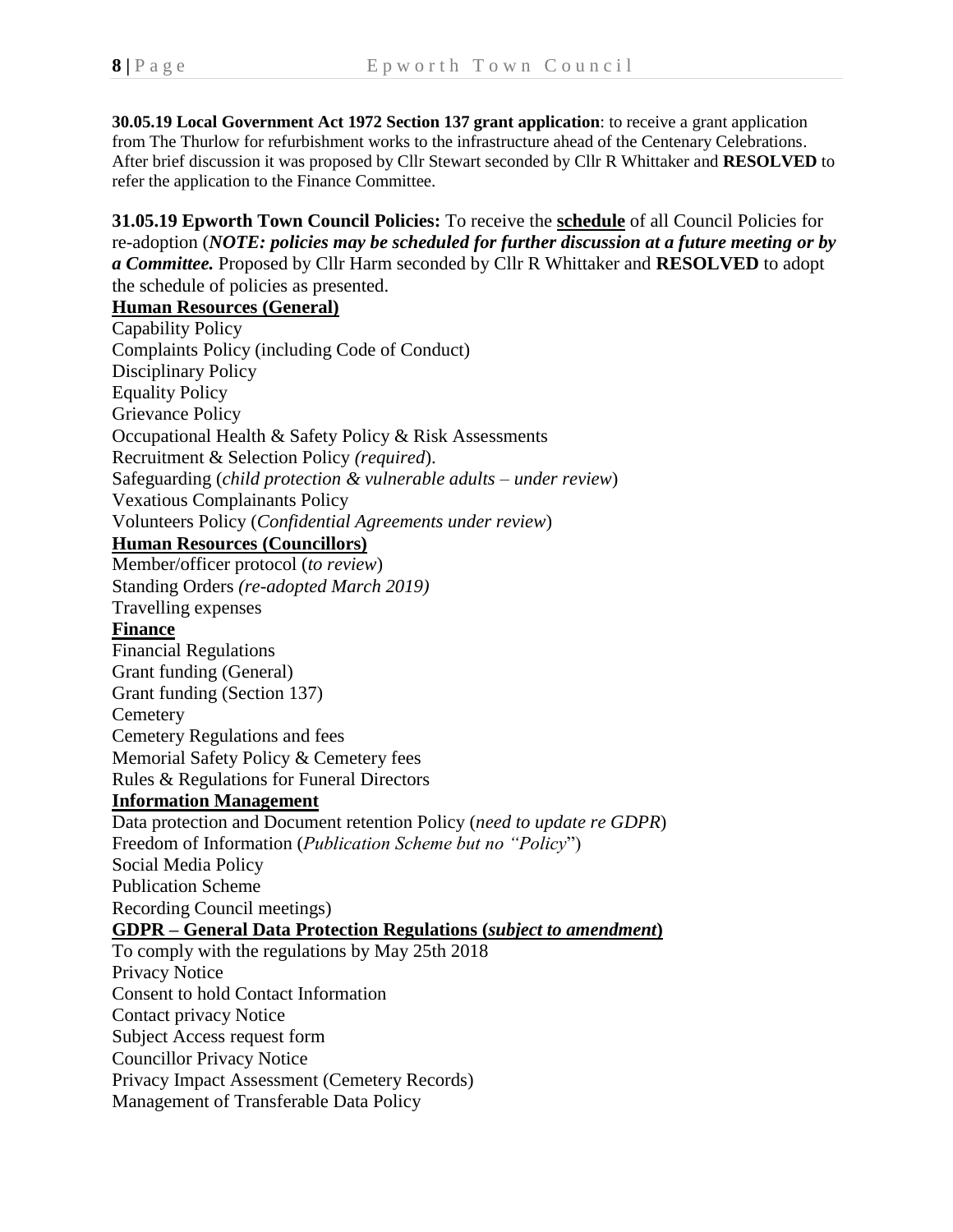**32.05.19 Turbary Road:** to receive an additional request and quotation to add stone to the surface of Turbary Road. During discussion the following points were noted:

North Lincolnshire Council responsibility as public right of way;

Clerk to invoice Colin Wilkinson at NLC for previous year's contribution and for contribution for this year; £1000 for 2018/19 and additional £1000 for 2019/20. Also note increased cost to purchase stone.

Proposal that Cllr P Finch (experience in this field) to investigate materials used; Proposal to investigate complaints from residents not seconded.

Proposed by Cllr Stewart that Cllr Finch liaise with the clerk and the contractor to assess the site and report back to the next council meeting. Seconded by Cllr Woods **RESOLVED** 1 against 1 abstention.

**33.05.19 Kings Head Croft: replacement cradle swing seats**: to receive copy quotations from suppliers for the replacement of swing seats following RoSPA inspections recommending their replacement. Noted square seat fits larger children; query pod seats in fenced area, square seats on playing field; proposed by Cllr Stewart seconded by Cllr Mitchell **RESOLVED** clerk to clarify prices relating to the fitting charge, and bring back to June meeting of the council.

**34.05.19 Additional tree survey Church Walk**: to receive copies of complaints from residents and copy quotation for additional tree survey relevant to the complaints. Having received complaints, proposed that council carry out specific tree survey to investigate survey £204.00 plus VAT £40.80 Total £244.80 proposed by Cllr Johnson seconded by Cllr Harm and **RESOLVED**.

**35.05.19 Road-side planters**: to resolve authorisation to the clerk/Environment Committee members to manage (with the volunteers) the purchase and planting and ancillary costs of the 8 road-side planters. Proposed by Cllr Whittaker seconded by Cllr Stewart and **RESOLVED**.

**36.05.19 To discuss the purchase of additional office equipment** (lap-top and office chair) for the assistant clerk. Following discussion on the requirements for 3 quotations, proposed by Cllr Mitchell seconded by Cllr Harm and **RESOLVED** that equipment to the value of £1500.00 could be purchased.

*Cllr Woods left the meeting with apologies at 21.05pm.*

**37.05.19 To note Correspondence** *(copies for information purposes only pages 127 & 129 attached).* Proposed by Cllr Johnson seconded by Cllr Harm **RESOLVED** correspondence noted.

**38.05.19 To list**: items for facebook. Co-option notice; New Chairman and Vice Chairman.

**39.05.19 Questions to the Chairman:** *(Items of immediate urgency that must be acknowledged before the next meeting and have not been included on the Agenda*)*.* No issues were raised.

**40.05.19 To confirm the date and time of the next monthly meeting** as Tuesday May 21st 2019 and Tuesday June 4th 2019, both at the Imperial Hall, Epworth.